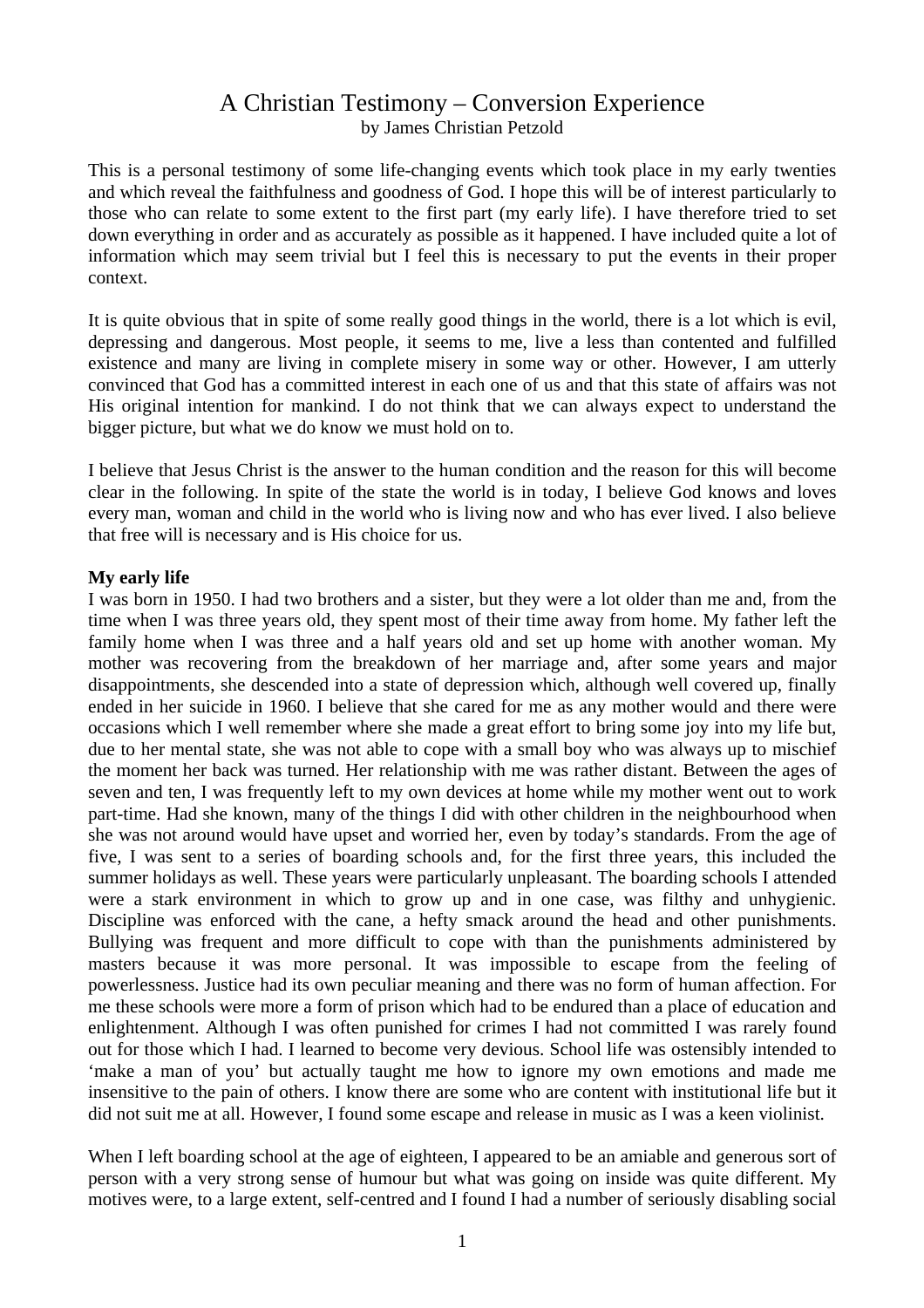inadequacies. I was lonely and fairly proud. I did not make friends at school because of the atmosphere of distrust. In my hometown, people of my age had already formed their own social groups and there was no way I could easily break into them. In some ways, I was used to living my life in isolation. Emotionally, my years in boarding school had left their mark. I trusted no-one in my own generation. Girls, of course, were a different matter; I saw them as angels sent from heaven! (In 1970 or 71, when I was crossing an empty car park one Sunday morning on my way to a spiritualist church, I was suddenly confronted by a beautiful girl I knew with long blond hair who asked me where I was going. When I told her, she said that in the book of Deuteronomy in the Bible, God calls trying to contact the dead an abomination and that we are not to do it. Had the person who said that to me been male, I would have argued but, as it was, I immediately turned on my heel and went straight back home!)

My inability to make friends meant that I started to take refuge in drink. This resulted in some drink-related offences for which I found myself before the magistrate on two occasions. After work, I practised my violin for a couple of hours every evening and, although I was not a very good violinist (since I lacked the patience for proper disciplined practice) that did not stop me from struggling with pieces which were too difficult for me to play. After one such session of frustration expressed in sound, I remember my father waiting at the bottom of the stairs with his hair awry and looking as though he had just undergone a period of severe mental strain. He looked at me and asked if I had had a bad day at work! I also joined a local amateur symphony orchestra, not that I liked playing in orchestras particularly but, like a lot of young men, I imagined that my only hope for personal happiness lay in a meaningful relationship with some lovely female (the amateur orchestra having a fair number of them) - although I lacked the emotional maturity to make such a relationship actually work. I joined a political club for the same reason.

## **Beginnings**

In November 1972, I was twenty-two, and would have never imagined how events would change me over the following two years. It is these events which I am about describe in detail.

At the beginning of the month, my girlfriend decided she wanted to go out with someone else. The relationship was only a few months old and I had stopped drinking as a result. I did not feel the need for it any more. Although my girlfriend never intended the relationship to get too serious, I still had to take two weeks holiday from work and stay with an aunt to recover from the emotional pain and feeling of rejection. I was surprised at the way it took all my energy as I was normally a very active person. In spite of this, I did not take up drinking again but resolved to find a replacement for my girlfriend – along with some extra ones to dampen the emotional consequences of another possible rejection!

## **Initial beliefs**

At that time, I was also on a sort of personal spiritual quest and had read about and tried different forms of spiritual experience other than those of the Christian faith. From the religious education at the different schools, I understood God to be a sort of father figure. **I had no doubt that Jesus Christ was His son, miraculously conceived and born from a virgin. Nor did I ever doubt that Jesus rose from the dead after He had been crucified.** I had no trouble in accepting the first four books of the New Testament as fact, but that was the limit of my beliefs. I used to recite the Lord's Prayer (slightly altered) and read three chapters of the Bible every night, even when I was 'blind' drunk and the words were swimming before my eyes. I somehow thought this would do me good, although I didn't understand a lot of what I read. So, I had some religious inclinations. However, my beliefs had no impact on my life and my behaviour was no different to anyone else's of my age – except that it was somewhat more eccentric. Twenty years later, I discovered that some of my eccentricities were due to nature rather than nurture – we inherit more aspects of our personality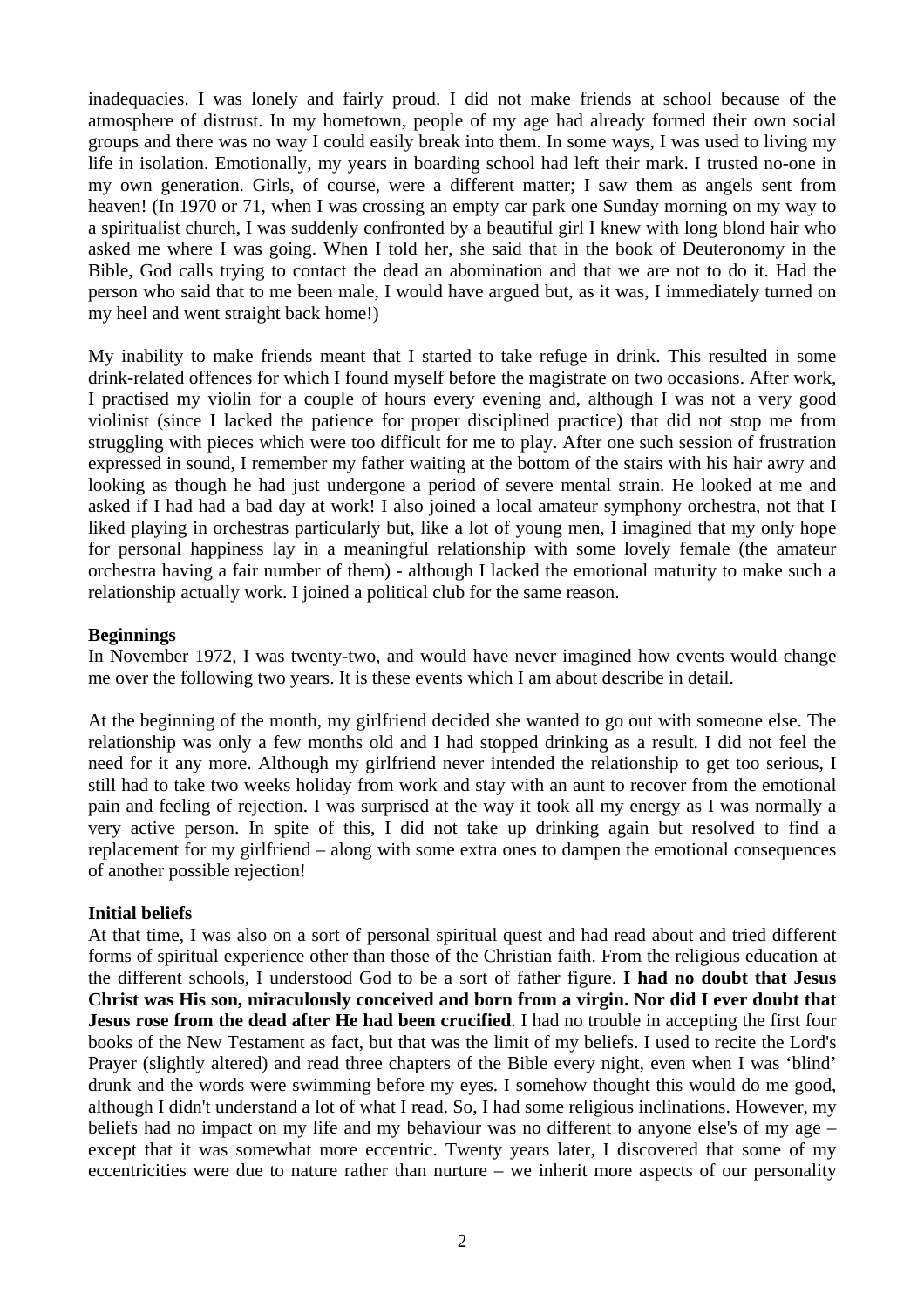than I had at first realised. However, as far as God is concerned: my mild eccentricities have never been an issue with Him.

I was then attending a so-called day-release course from work. (As a young person, you were allowed one day a week at college to obtain some qualifications which were relevant to the job.) After the two-week break at my aunt's in November, I attended the technical college on the Tuesday as usual and fell into conversation with a Christian girl who was attending the same course. Then, I did not see that there was anything special about being a Christian and considered myself to be one anyway. I told her that I was embarking on experiments with transcendental meditation and that I was about to be baptised (the custom in the church that was to baptise me was to dab a cross in water on your forehead) on that Thursday morning before carrying out my spiritual experiments. She said that she would pray for me – which seemed a very odd thing to say at the time – and that I should leave the transcendental meditation well alone. I invited her out to dinner. She accepted, providing I would attend church with her that Sunday.

## **Declaration**

According to plan, I took a couple of hours off work to be baptised on the Thursday morning. The service was taken by two witnesses. Part of the service involved declaring the following statements, which I did in all sincerity, addressing them to God and the spiritual world (which I believed to be present all around me). The words I was asked to say included the following: "*I will renounce the devil and all his works, and constantly believe God's holy Word, and obediently keep his commandments and live as a soldier of Christ***.**" As I left the church, I definitely felt that something profound but very subtle had changed in my life and that my action had not gone unnoticed. Although I did not understand this at the time, God had taken what I had said during the baptism service seriously.

I took my new friend out to dinner on Saturday evening as arranged. Among the many things we talked about, I outlined what I would be looking for in a wife. (She tells me that she wondered whether it was a date or an interview for that position!) However, she made it clear that, since she was only twenty years old, she was not looking for a husband. Anyway, I kept my promise and attended her church that Sunday. (During my discussions with the person who baptised me, I had remarked that the New Testament did not appear to agree with the arrangements in his church and in some cases seemed to contradict them. For example, why was there an altar in the church when the altar was supposed to have been dispensed with after the crucifixion, since Jesus was the ultimate sacrifice and the previous animal sacrifices were simply an illustration to the Jews of what was really going to be necessary to reconcile them to God? Rather, why wasn't there a communion table instead with the congregation sitting round it like the last supper described in the New Testament, etc?) When I entered my friend's church that Sunday, I was amazed to see a communion table in the centre with the congregation seated in a semicircle around it – instead of candles, there was a cup and a plate placed in the centre of it, almost as I had imagined how it should be!

After that Sunday, my Christian friend and I started to see each other. She then set about correcting some of the misconceptions I had about the Christian faith. As I saw the way she and her friends prayed and expected to see and saw their prayers answered, I decided that all of the accounts in the New Testament should have a direct impact on my life also. Most importantly, **I realised Jesus' command to become like small children in our approach towards God was crucial.** He said that we would see nothing of the 'kingdom of heaven' unless we did. I therefore took this approach since I reasoned that I could not expect anything from God unless I followed his instructions precisely (except where it was a clear case of exaggeration to get the point across – there is no record of a Christian cutting off his hand to avoid temptation, for example). At this point, my new girlfriend gave me a book which was written for people who were learning about the Christian faith. This book dealt with the subject of being '**right with God**' – in its simplest terms, this is a piece of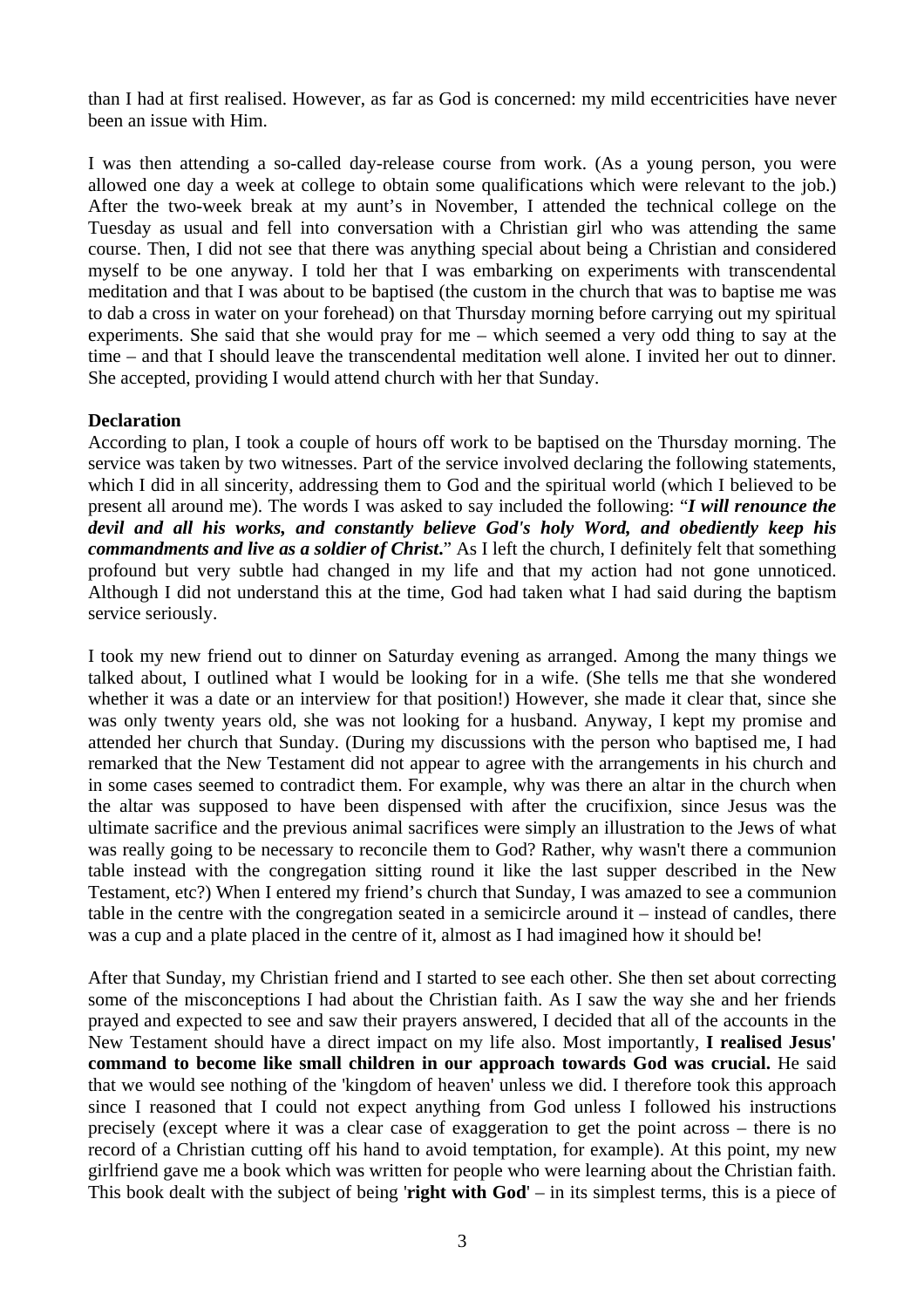jargon used to describe the state of having a clear and open relationship with God and following His instructions. From reading this book, I understood that if I really wanted to enter into a relationship with God, **that relationship would have to be entirely on His terms**. I reasoned that since he is a God of love and wisdom, I should have nothing to fear from entering into a relationship with Him on that basis, although I was still dogged with a sort of irrational fear about the whole business.

## **Born again**

One evening towards the end of November, with a feeling of apprehension and embarrassment, **I got down on my knees in my bedroom and surrendered my life to Jesus. I admitted to Him that I could see nothing good in me to recommend me to Him nor had I done anything that I could point to in order to justify myself in any way, instead, there were many things that I had done which had made me His enemy rather than His friend – I fully acknowledged that I was a sinner, through and through. I asked Him to forgive me for all the things I had done. I accepted that He had come into the world, which he had made, as a baby miraculously conceived and born of a virgin, had lived as a man on the earth and was brutalised and executed on my behalf. I understood that God cannot have anything to do with sin, so it had to be paid for. I asked Him to take full control of my life and be my Lord i.e., refer to Him whenever making important decisions, and Saviour.** (The old fashioned word for all of this is repentance which, strictly speaking, must include my renouncing all evil, which I had already done in the baptism service described in the previous paragraphs.) I also asked Him to spare me of some things about which I was fearful, but this was not a condition on my part. I had decided to trust Him implicitly. And I asked Him for a wife, a woman to share my life with and to love and care for. That was the sum of my prayer.

**What happened next was totally unexpected. Immediately after my prayer, I felt the powerful presence of someone who seemed to be of great age, older than time itself and who was full of profound wisdom and had great power. It seemed as if He was standing about three or four feet away in front of me although I could not see Him with my eyes. Although I did not know Him, He knew me. I could feel Him looking right into my soul as if it were a block of clear glass and I could sense that He knew and understood me and my motives to an immense depth, far more than I understood them myself. He showed me that He knew me before I was born and from before He had made the world. Words are insufficient to describe what happened, it was extremely powerful, frightening and wonderful all at the same time. He did five things for me: He totally forgave me for all the sins I had ever committed. He filled my inner being with light – where previously I felt I was in total darkness. He showed me that I now had an eternal existence from before the world came into being and would continue into infinity. He took away the fear of death which had plagued me from childhood, (this fear has never returned since). He opened my understanding of the Bible – when I looked at the New Testament which was lying on my bed in front of me, I found that I was able to understand it as if every word was clearly and personally addressed to me. Even the print appeared clearer!**

From then on, I spent time studying the New Testament and praying every evening – this was no chore, it was food to my soul. Because of this experience and because He promises in the New Testament to answer prayers, I prayed with a great sense of expectancy. I saw very many of my prayers answered, and answered in unexpected ways. The experience of forgiveness was very strong. On one occasion, it was so profound that I had the sense that I had never sinned in my life; my sins and wrong-doings had been completely washed away. I was talking to another Christian about this at the time who had experienced exactly the same thing.

My new girlfriend and I were engaged within six weeks.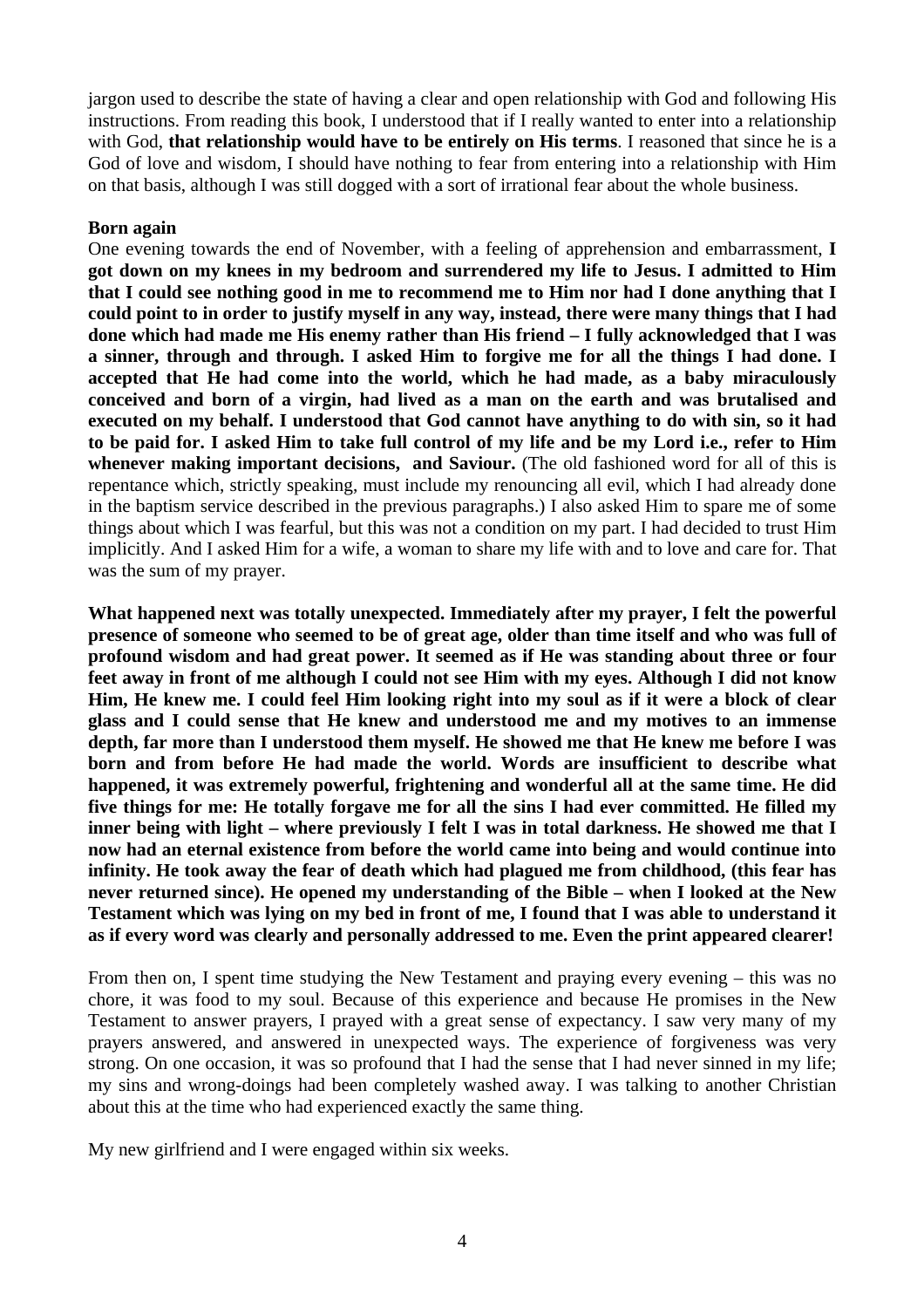#### **Public testimony**

**Jesus says in the New Testament that His followers must confess their allegiance to Him publicly and be prepared to give a reason for their faith whenever challenged. If they denied Him, He would deny them. Everywhere I went, I wore a badge which said 'Smile, Jesus loves you'. I was also given the opportunity on numerous occasions to describe publicly how Jesus had fundamentally changed my life.** I truly nailed my colours to the mast in every respect, in public life, in my father's home and at the workplace – with some interesting but predictable consequences!

## **Baptised in the Holy Spirit**

In January/February 1973, I decided that, now I had become a Christian, I should expect to experience some of the supernatural events described in the Bible in my own life. Having read about the gift of suddenly being able to speak in a foreign language, as described in the Acts of the Apostles and some of Paul's letters in the New Testament, I got down on my knees in my room as usual and gave Jesus three reasons why I wanted to experience this ability for myself. I can only remember one of the reasons I gave Him: I wanted the ability to speak in tongues as a daily physical reminder that He had acknowledged my faith. As soon as I had finished asking Jesus for this ability, I distinctly heard the whispering of what sounded like a crowd of hundreds of voices speaking all at once from about thirty yards behind and to the right of me. (My room was on the first floor of the house and they seemed to come from some point at the same level of my room but from outside in the garden. It was as if there were no walls to the house to impede the sound.) With astonishment, combined with a feeling of excited expectancy, I waited there on my knees with my eyes closed as the voices came nearer and grew louder. Within about five seconds, I was completely surrounded by the voices. I felt that I was in the middle of a small crowd of people all whispering loudly simultaneously. I opened my mouth to speak and immediately found that I was speaking fluently in a language which was completely unknown to me. I was able to start and stop speaking in this new language at will, just like deciding whether to get up and walk or sit down. This ability has stayed with me ever since and I use it in prayer. The way in which I received the ability to speak in tongues was really quite unusual – so far, I have never met anyone who has had a similar experience.

## **Presumption**

So, after having received this ability, I suggested to the Lord that it would be a good idea if He also enabled me to speak German in the same way and that if I were to go down to my father (who spoke the language fluently) in his study and start speaking German, he would have to believe in God! I asked the Lord for this ability and, without waiting for an answer, went straight downstairs to my father. When he looked up to see what I wanted, I opened my mouth to speak my new language expecting God to have answered my prayer. What came out was my new prayer language that the Lord had originally given me and not German! "What's that?" said my father "gobbledygook!?" "It's supposed to be German" I replied. I was then given a lecture about how much hard work I would have to put in to learn a language etc. etc. Retreating back to my room and feeling about an inch tall, I considered my first lesson in presumption. It was another seventeen years before I attempted to learn German in the conventional way. As with everything I attempt, I prayed for and received a great deal of help. The timing was such as to provide me with a means of earning a living after losing my position as an industrial scientist.

# **Miracle**

Another supernatural event involved my car. In this case, I needed to attend an interview for a new job but could not get my Austin mini van to start. Having drained the battery trying to start the engine, I left the car for half an hour for the battery to recover a little and asked God to help me get it started. I tried and tried again but the engine merely turned over a couple of times until it became completely lifeless. The battery was now definitely flat. I then hid in the porch of the house where no one could see me and started to get rather irate with God since He promised in the Bible that He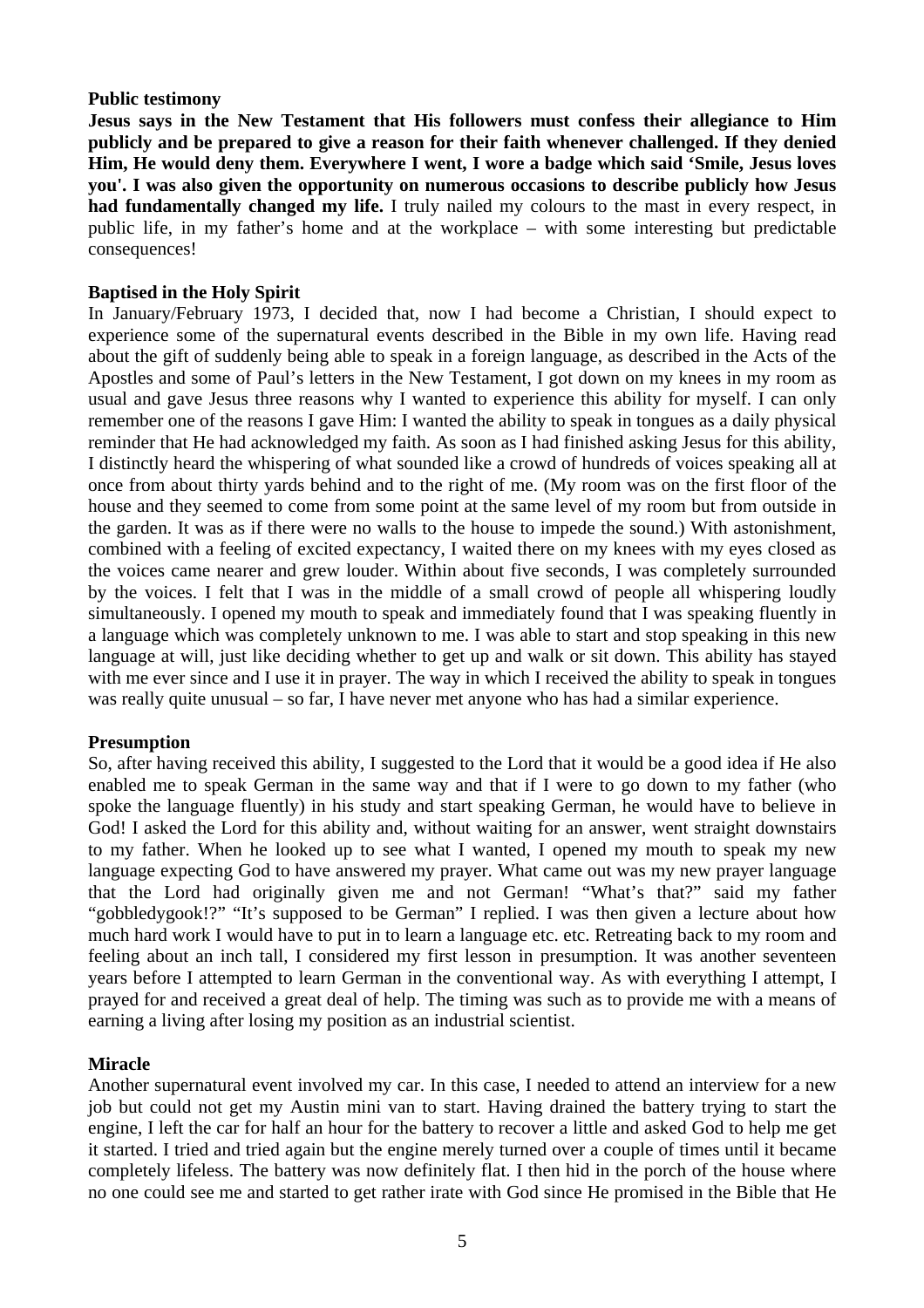would answer anything that we asked in Jesus' name and anything, as far as I understood, included my car! I went out another two times to try the starter. There was still no life in the battery – there may as well have been no battery in the car at all. After returning to the porch and closing the door, I pleaded with God again and came out and tried starting the engine once more. This time, as I turned the ignition key, it was as if the engine had been connected to a power station – it spun at great speed for about three seconds and then started. I can think of no practical explanation why the car should have behaved in this way other than that God had answered my prayer. (I am familiar with the chemistry of batteries.) The fact that I was too late for my interview was an indication to me that, according to God's intentions, this was not the right job for me.

#### **The consequence of ignoring the voice of God in my heart**

It was about this time that I needed to carry out a repair to the starter motor on my car. The work involved compressing a powerful spring which was retained by a cast iron washer. The washer was cracked and needed replacing so I used two cramps to compress the spring so that I could remove the washer. Placing the cramps on the spring, a suggestion came into my mind that I should *oil the cramps*. I ignored this advice and continued to tighten the screws until one of the cramps slipped off allowing the spring to shoot the washer straight through my glasses, filling my eye with glass. Dropping the starter motor, I ran to the front door, struggled with the latchkey, fought off the family dog who wanted to greet me as if she had not seen me for a whole year and finally made it to the bathroom upstairs to wash the glass out of my eye. On asking the Lord why He had let that happen, His immediate answer was quite simply "*because I love you*". When I had finished working on my car, I went to the hospital to have my eye inspected by a nurse. There was no glass in it. So I thank the Lord for preserving my eye. I believe God was showing me how important it is for me to heed His voice.

## **Life style**

The remainder of 1973 was spent working, spending my free time with my fiancée, attending Christian meetings and taking part in Christian work. Each night, I spent some time reading my Bible and praying before going to bed. I was discovering new things all the time and I felt that I was on a supernatural adventure where literally anything could happen at any moment.

## **Water baptism**

The New Testament also describes baptism as a declaration of faith which is accompanied by full immersion in water to symbolise death to the 'old life' and resurrection into the 'new life in Christ', which I was now experiencing. This was not represented by the baptism I received and I was determined to do it right, as described in the New Testament – understanding the full implications was not enough, compliance was what was called for. I did not want to miss out on anything that God was offering by being careless with His instructions. Since I could not claim to be an expert on spiritual matters, I was not in a position to compromise on anything which I was fully able to carry out. But first of all, I had to wait until they had rebuilt the baptistery (a sort of tank let into the floor) at the church I was attending. I was baptised in the autumn of 1973. However, reading the book of Acts, which describes the experiences of the first Christians, I believe that baptism should normally take place as soon as possible after receiving and submitting to Jesus as Saviour and Lord of your life.

#### **Terror at night and the power of Jesus' name**

It would seem that that things were quite straightforward from the time I handed over my life to God. This was not altogether true. On many occasions, I woke up in the middle of the night in absolute terror and with a strong sense of an evil presence close by me in the room. Just speaking the words 'Jesus Christ' caused the presence to retreat immediately. This happened a number of times. One night during my prayers before getting into bed, I asked Jesus if there was some passage of Scripture that I should read to deal with this problem. (I have to say that in spite of my having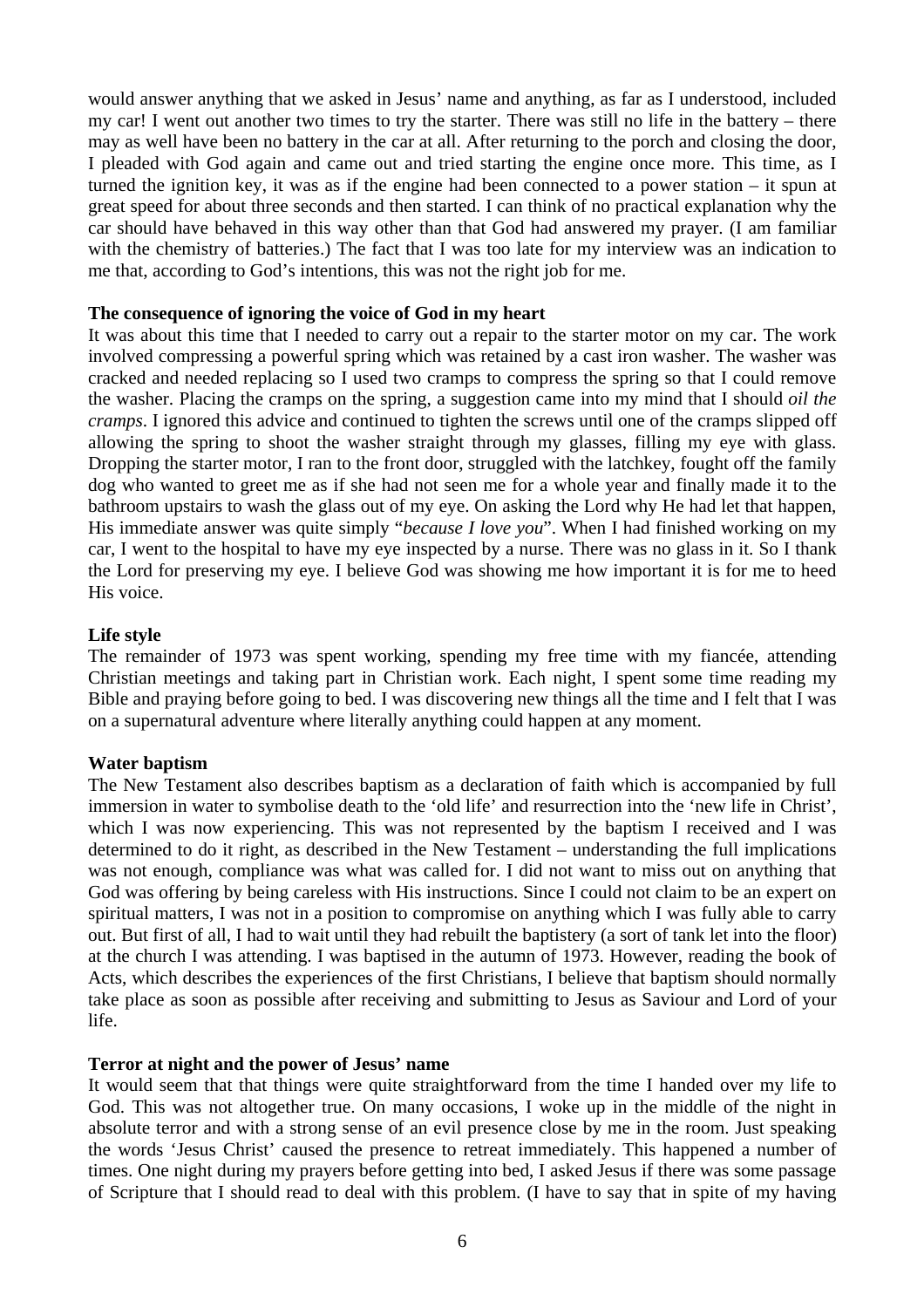read the Bible, I was still largely ignorant of what was written in it – in the Old Testament in particular.) As I prayed this prayer, the answer that came to me straight away was 'Psalm 91'. This Psalm contains the verse 'neither shall I fear the terror that stalks by night' and although I still had the problem after reading the Psalm, I now had a promise that I should have no reason to fear it. Two or three weeks later, I woke up in a cold sweat and out of my mind with terror as I felt I was in the presence of the very Devil himself. I was too frightened even to open my eyes. I called to Jesus and as I mentioned His name, I heard an audible scream of extreme terror from this presence as it rapidly retreated from my room. Mentioning the name of Jesus had obviously scared the wits out of whatever had come to trouble me. At the same time, I felt Jesus speak the question into my heart '*what's the matter child*?' with the implication that there was nothing for me to be afraid of now that I belonged to Him – fear, when you think about it, is a lack of faith in God's ability or will to care for us. It is quite clear that Jesus *expects* us to use our faith. I never had a visit of this nature from an evil presence again. I would like to emphasise that these experiences were not vague but extremely powerful and very frightening. I have seen two people testify that they had attacks at night after they had surrendered their lives to Jesus. In both cases, they had practised astrology – (as had I) before they became Christians. (I had also used Tarot cards for fortune telling before I became a Christian. When I disposed of the cards in an industrial paper shredder, the temperature in the room suddenly dropped and left me shivering with cold. I did not expect this to happen and had used the machine for shredding other documents just previously without any such effects.)

#### **I see Jesus – conviction and acceptance**

Some months passed as I continued with my new faith, attending meetings, Bible studies, prayer meetings and taking part in an 'outreach' in a small town in the South of England. My fiancée sang in a gospel group and I often went along as well and described what had happened to me in front of the congregation. I brought one person to faith and encouraged others – nothing spectacular.

My fiancée and I decided to take our honeymoon in North Wales as we wanted to meet some Christians we had heard about in the region who were similar to us in our beliefs. Like most honeymoons I have heard about, ours had its fair share of minor irritations (the hotel, for example, had not taken any notice of my reservation because I had made it by phone!).

I had been told by one religious person I knew quite well that marriage was second best and that, as a Christian, one should really live a celibate life. Although I had disregarded this as 'superspiritual' and considered that it may have been alright for him but I was not made that way, the idea had sown a doubt in my conscience which came back to me from time to time. The doubt was unreasonable but no argument would shift it. One such time was on the first evening of our honeymoon. For obvious reasons, I did not discuss the problem with my wife but, as with everything that bothered me in a very personal way, I asked the Lord. On opening my Bible at random, my eye immediately fell on a verse in the Old Testament as if it were highlighted: **He who finds a wife, finds a good thing** – and I knew the Lord was answering me. This problem has never occurred since and after more than 30 years of marriage, I can still say that apart from surrendering to Jesus, marrying my wife was the best decision I ever made.

My wife and I visited the small Christian fellowship on the Tuesday after the first weekend to introduce ourselves to the people there. The next day, as we were walking through the village, the pastor drew up in his car and told us that he felt that the Lord was prompting him to invite us to dinner the following day. We accepted the invitation and duly turned up for lunch on the Thursday. We sat at a large table with about a dozen other people. For some reason I ended up describing all my spiritual activities before I had become a Christian, how I had been telling fortunes using Tarot cards and astrology. They gave me their full attention as they listened in silence while eating their meal but afterwards the pastor gently tapped me on the shoulder and invited me to come into the next room across the hall (we were in a large Victorian house on the side of a hill with a splendid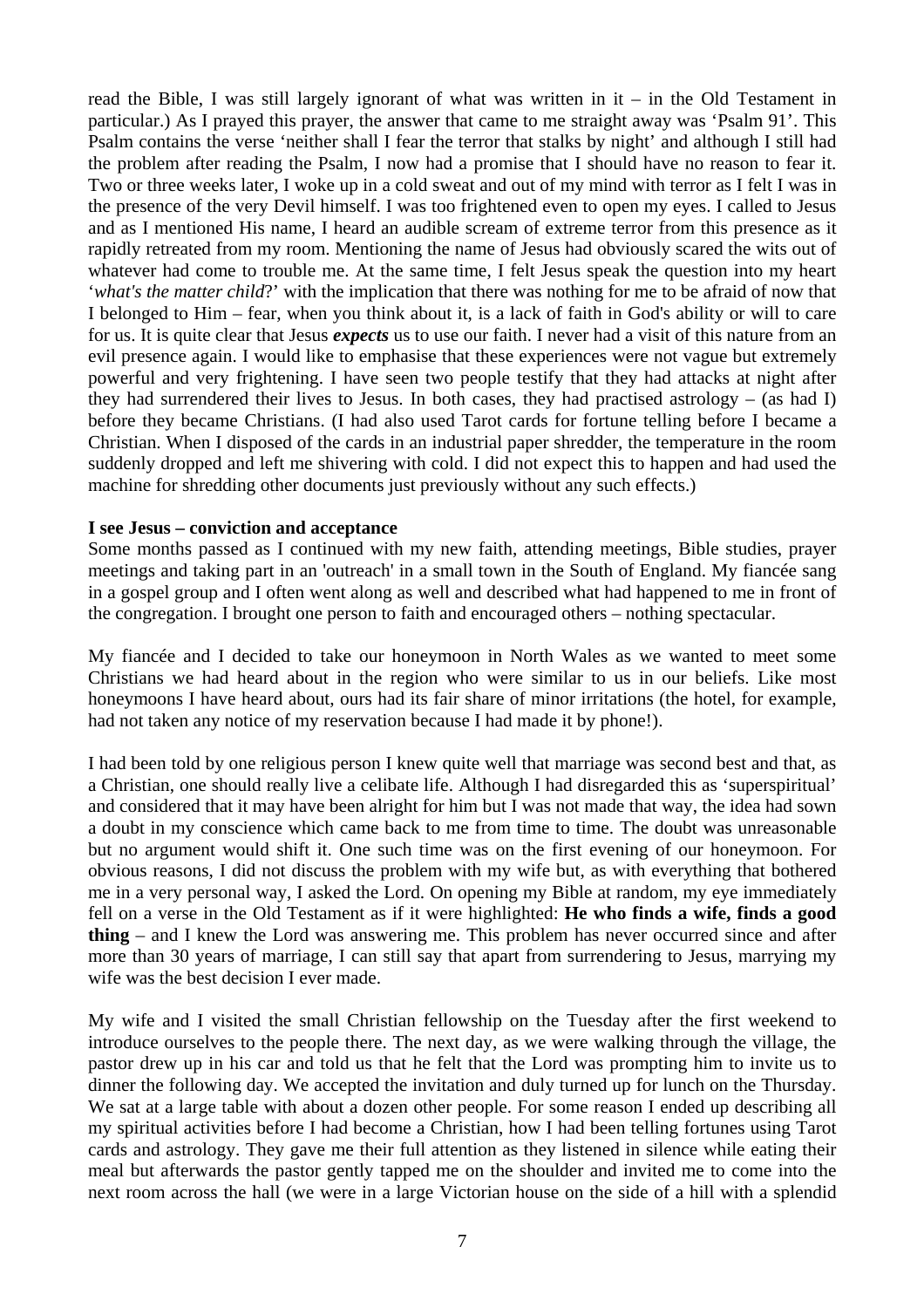view of the bay) and describe my experiences again to him in detail. We were accompanied by our wives and a single lady. Everyone listened attentively while I went through the whole story again. The pastor then told me that I should be prayed for by a Christian who was living a godly life. I believed that he was such a person and asked him to pray for me there and then. While he prayed for me and laid his hand on my head, I felt as if something which had been weighing me down for a long time left me immediately. (Although my experience was not very dramatic, I have since seen people screaming, shouting, speaking as different objectionable personalities, going into twisted contortions, squirming like snakes and behaving like animals when demons leave them. Thankfully, this has never happened to me.)

That night, I was telling my wife of my concern that I had not really demonstrated that I had surrendered everything in my life to God. I was really anxious because I thought that God required me literally to give up everything, including my marriage, and become a tramp to show there was nothing left in my life that I was holding on to. She said to me that that was not what God meant by being fully surrendered to Him and then she drifted off to sleep. **However, I was fully awake and casting about in my mind as to what more God wanted from me. Suddenly, I was confronted by a person dressed in white at the end of our bed. This person stood about six feet tall and was clothed in a white garment which was radiant like lightning. I could see His face and beard but could not make out His features because of the brilliance of the light. Although the light was so bright, I was not blinded and could still look at Him without having to squint. What was more terrifying was that this person was awesomely powerful and searingly pure, selfless and holy (like a sort of spiritual bleach) – words are inadequate to describe the experience properly. I realised what a disgusting and selfish creature I really was. I wondered how I could hide from this Holy Being, disappear or somehow simply cease to exist in order to get away since I could not tolerate His presence. As these thoughts filled me with a feeling of utter consternation, I began to sense complete forgiveness for my filthy, selfish nature. Whereas previously I had been thoroughly forgiven for all the selfish and unclean things I had done in my life, this time I was forgiven for what I was as a person. I was now shown that I had a right to exist simply because He had decided that He wanted me to exist. It had nothing to do with me. I then felt His utterly selfless love coming over me in powerful waves and envelope me with greater and greater power and intensity. I could see that He was looking directly at me and His whole attention was entirely focused on me. The power of His love increased so much that I felt as though I would be absorbed into Him and consumed out of existence. I then began to feel anxious and a little alarmed – I was not used to unconditional love, and certainly not with this power. I was not even used to ordinary love; it had taken some time for me to learn to tell my wife that I loved her and I was completely out of my depth here. I started to pull away from His love. He gently drew away and gradually withdrew from the room.**

The whole experience is impossible to express in words – it was too powerful and inexpressible. I really felt as though I was going to be completely taken out of this world into Him. The Jesus I saw was much greater, more full of complete selfless love, purity and power than I was able to comprehend from the descriptions in the New Testament. I am not saying that my experience was greater than those described in the New Testament, simply that human language is inadequate to describe Him, there is nothing in this world to use for comparison, so the writers of the New Testament were experiencing the same limitations in expressing what they saw. You have to look at the devotion of some of His disciples to get some idea of the effect of His personality on people. When I say selfless, I mean without any consideration for self at all – literally 100%.

It is now clear to me why His concern at His trial and crucifixion was focused on Pilate, His interrogator, the people who mistreated Him, the women who wept for Him, the thief on the cross beside Him and Mary His mother but absolutely not on Himself, in spite of His body being wracked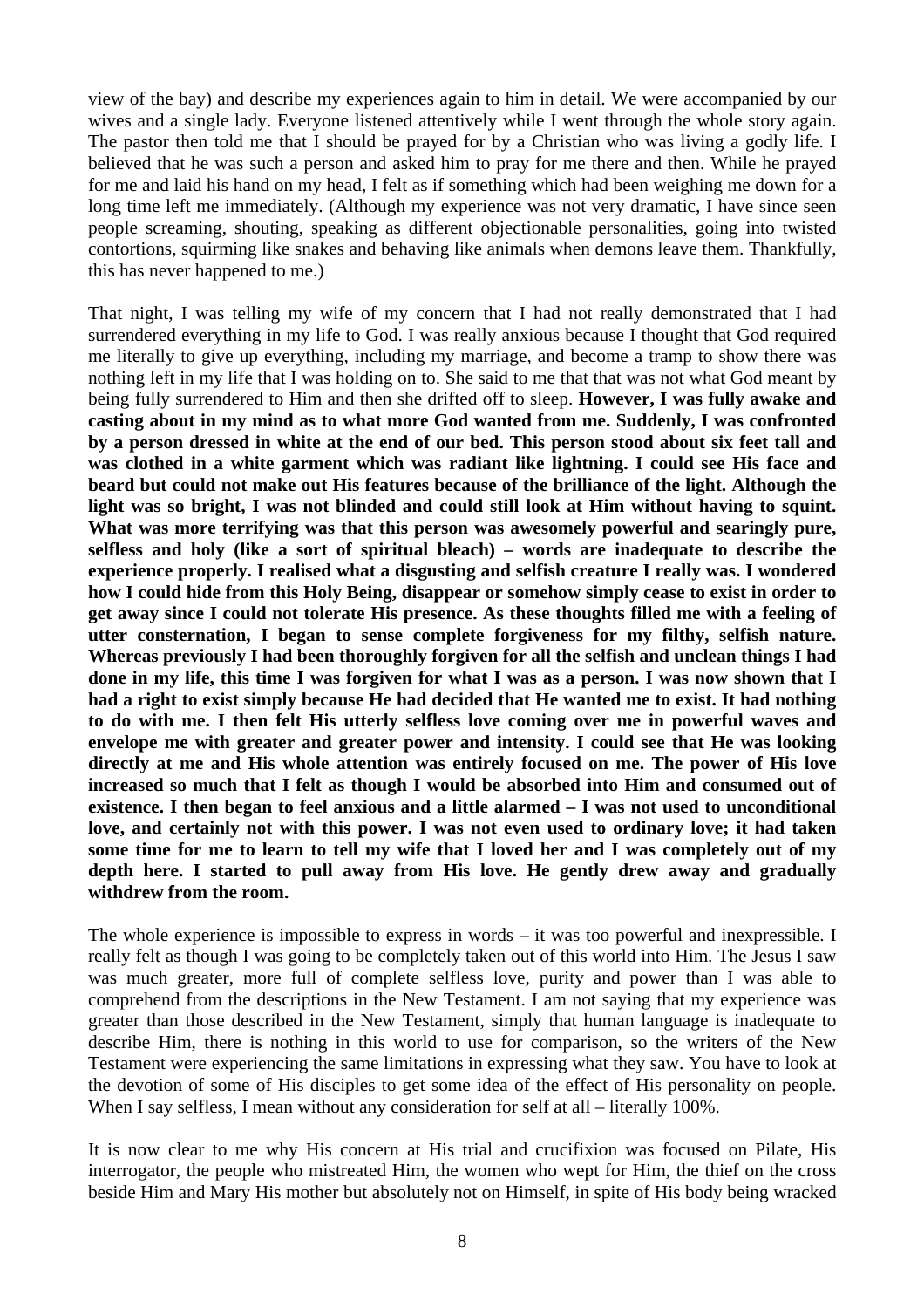with searing pain from head to foot. While in the Garden of Gethsemane, once He had come to terms with what He was about to go through, His concern from then on was focused solely on those around Him. This is His nature.

## **Sonship**

A few days later, as I was travelling home on the train, God again unexpectedly spoke into my heart. This time, He showed me that I was His son and nobody else's. My natural father was there simply to care for my physical needs. I spoke this out loud to my wife.

## **A sense of humour**

As the train was cruising into the station, I stood up and put on my greatcoat. When my wife asked me why I was putting on 'that heavy greatcoat' with the sun shining outside, I replied jokingly, "this is England, anything could happen with the weather; it could rain or hail or even snow!" As soon as we got off the train, we were greeted with rain, snow and hail – all within a couple of minutes and all in brilliant sunshine!

## **Reassurance**

Again, as I was puzzling over what it means to be "led by the Spirit", I got on my knees and asked Jesus what He expected me to do about a certain issue. He answered by flooding me with His love and with the assurance that it did not matter what I did. (Obviously, this was not a licence to returning to a life of sin.) This may seem trivial but, since I had pulled myself away from Him when He appeared to me because I could not cope with the power of His love, I had somehow felt that I had rejected Christ. God was now showing me quite clearly that He had not interpreted my response as my rejecting Him in any way.

## **Life since those days**

Since that time, my experiences of God have been less frequent and certainly not of that intensity. We are, after all, called to live our life by faith and not to depend on signs and wonders. However, I believe that He gave me enough to get through testing times over the last thirty years and I still look forward to being in His presence in the future. There are many times when I experience answered prayer and, from time to time, I have been given unmistakable assurances from the Lord Jesus during difficult times. There was a time when I was considered to be unintelligent, even by those close to me. Jesus has unlocked the abilities I was born with and enabled me to achieve much, not to mention the grace that I have received from Him in the form of provision and opportunities. I can honestly say that 'I can do all things through Christ who strengthens me' (provided me with inner resources beyond what I would normally have to cope with difficult circumstances and achieve objectives – I have experienced this over and over and over again). From time to time, my wife and I work together encouraging others in their faith. I work full time as a technical translator and my wife supports my work (keeps me in business!) by proofreading.

## **What this has meant to me since**

I believe that Jesus is interested in revealing Himself to everyone and what I myself have experienced, achieved and seen is only a little of what is really available from God. I can honestly say that deciding to invite Jesus into my life and submit myself fully to Him was the most important decision in my life and I have never regretted making that decision for a moment since that time. I have put this down in writing to persuade you the reader to consider seriously where your life is going and encourage you to consider Jesus and what He has for you.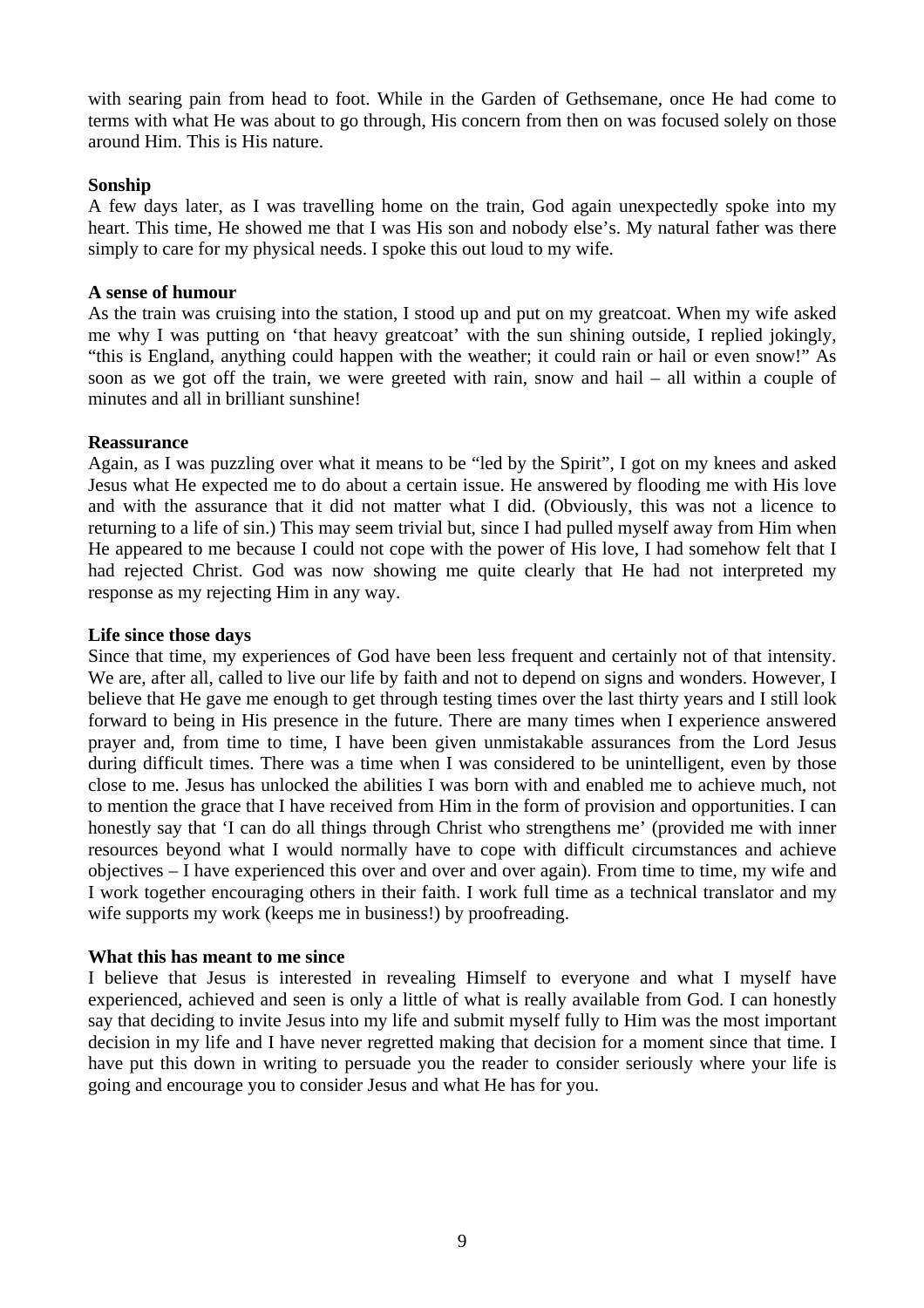#### **God keeps His promises – analytical summary and references**

I believe that all spiritual experiences must be checked against the revealed Word of God in the Bible. In no way can anything I do myself form the basis of justification except to believe and accept what He has done for us. I rely totally on His grace and forgiveness, and He has paid the price Himself for that forgiveness.

The following paragraph is an analysis of the events that I have described with scriptural references. The purpose is to give you confidence in expecting God to be true to His Word as you venture to comply with what Jesus has told us to do. Although certain aspects of your experience will be different to mine, the outcome will be the same. The way God has revealed Himself to my wife, for example, has been different to me but the message has been the same. So here is a bald description of the events as they occurred with the scriptures to show you why I did what I did and what happened as a result.

I turned away from attending a spiritualist church, stopped reading Tarot cards and reading astrological charts etc. $(0)$ .

I approached God as a little child<sup>(1)</sup>. I got down on my knees in the privacy of my room<sup>(2)</sup> and admitted to God that I was fundamentally evil<sup>(3)</sup>, I was His enemy<sup>(4)</sup>, although I was apparently a nice person to know, consciously and subconsciously my thoughts and actions were motivated by selfishness. I accepted that He had paid the price for the evil state of my soul<sup>(5)</sup> by leaving His former exalted state in Heaven to be conceived supernaturally and born from a virgin<sup>(6)</sup>, become a  $\text{man}^{(7)}$  and be unjustly executed<sup>(8)</sup> on a wooden cross<sup>(9)</sup> where He took all the curses which were due to me. I believed that Jesus rose from the dead<sup> $(10)$ </sup>. [I believe the crucifixion and resurrection of the Son of God to be the single most important event in the entire history of mankind. I strongly recommend that anyone not realising this yet treat it as a matter of urgency to discover its implications, and for themselves in particular.] I thanked Jesus for His love and sacrifice. I invited Him into my heart as my  $Lord^{(11)}$  and **surrendered my life Him** to direct it as He pleased<sup>(12)</sup>. Jesus revealed Himself to me as an ancient and eternally wise being<sup>(13)</sup> who was in existence before the world came into existence<sup>(14)</sup> and knew me through and through<sup>(15)</sup>, although I did not know Him. He forgave me for all I had done<sup>(16)</sup>. He made my spirit come alive<sup>(17)</sup>. He gave me eternal life<sup>(18)</sup>. He opened my understanding<sup>(19)</sup> so that I could understand the Scriptures (Old and New Testament of the Bible). He took away my fear of death<sup> $(20)$ </sup>. He gave me the ability to overcome temptation in my thoughts. He has enabled me to resist temptation and provided a way out even when I barely had the strength to pray for help<sup>(21)</sup> and where I have failed, forgiveness and cleansing has been available for me to get up and start afresh. (I have found considering the cross of Jesus to be extremely powerful in eradicating the sense of personal guilt<sup> $(21a)$ </sup>.) He gave me purpose to my life and helped me to make sense of  $it^{(22)}$ . I told people that I was now a Christian<sup>(23)</sup>. I told people in public what Jesus had done for me and what He could do for them<sup> $(24)$ </sup>. I wore a badge at all times to show that I was associated with Him and provoke discussion<sup>(25)</sup> (I am not implying that the Bible tells you to wear a badge!). I spent time each day in prayer and reading the New Testament<sup>(26)</sup>. I joined a Christian fellowship<sup>(27)</sup>. He answered my prayers<sup>(28)</sup>. I asked for His Spirit<sup>(29)</sup>. He gave me His Spirit to live in me for the rest of my life<sup>(30)</sup>. I asked for the ability to speak in tongues<sup>(31)</sup>. He gave me the ability to speak in tongues<sup>(32)</sup>. I was baptised by immersion<sup>(33)</sup>. He gave me power over evil spirits by using His name<sup>(34)</sup>. He has healed many of my sicknesses and those of others that I know<sup>(35)</sup>. He revealed Himself to me so that I could see Him with my physical eyes<sup>(36)</sup>. He revealed to me the purity and holiness of His nature<sup>(37)</sup>. He revealed to me my selfish evil nature. He justified my existence on this earth and accepted me for what I  $am^{(38)}$ . He revealed His unselfish love to me and drowned me in His love almost to annihilation<sup>(39)</sup>. He has kept His promises. He has provided for me<sup> $(40)$ </sup> and enabled me to overcome all problems and difficulties in my life<sup> $(41)$ </sup>. Sometimes he has taken the problems away. I have asked for wisdom in countess situations and He has given me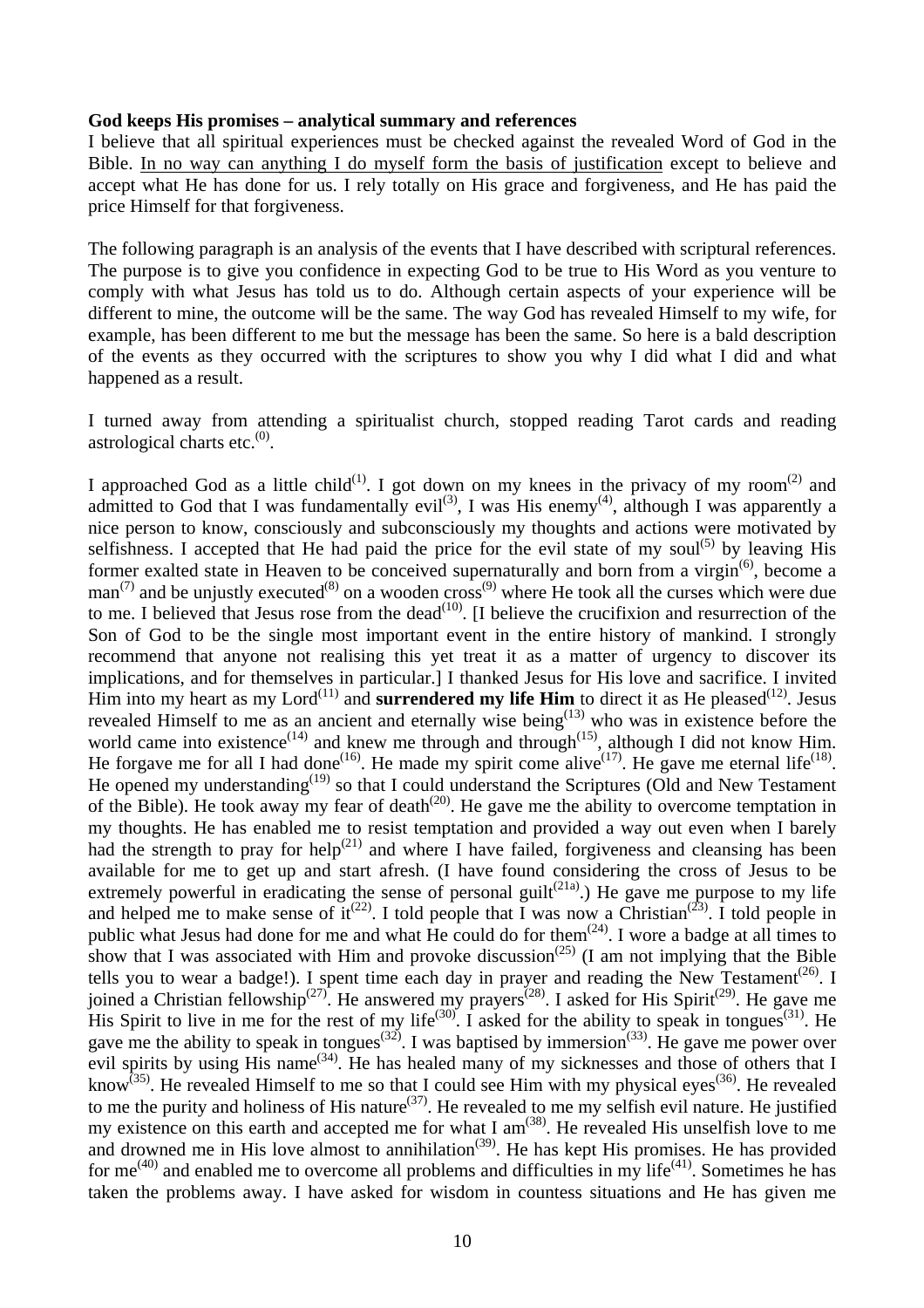wisdom to deal with them and overcome them<sup> $(42)$ </sup>. He has enabled me to study, provided for me and my family while doing so, enabled me to pass exams with distinction and earn a living (I am a post graduate scientist with a PhD and have worked in industry as a senior scientist)<sup>(43)</sup>. He was with me at every stage<sup>(44)</sup>. He is making me a whole person and enabling me to be a blessing to others<sup>(45)</sup>. The number of answered prayers and times he has enabled me to do things is countless<sup> $(46)$ </sup>. God's faithfulness has been true in spite of a long period of disillusionment with my church experience, listening to and then unlearning misleading or unbalanced teaching and problems associated with inconsistencies and contradictions in my own personality which have take years to come to light but which are being resolved with God's help. But that is another story which is still ongoing and beyond the scope of what I wanted to describe and explain here.

As I said at the beginning, I believe that God knows and loves every man, woman and child in the world that ever lived and it gives Him no pleasure at all to see any one of them  $\text{lost}^{(47)}$ . I urge you to consider carefully what I have written so that you may receive what God has provided for you.

If you wish to contact me, please don't hesitate to drop me a line.

James Christian Petzold

e-mail address is testimony@gatewaytolife.info

#### **References (God keeps His promises)**

**0)** *Leviticus 19:2* "Speak to all the congregation of the sons of Israel and say to them, ' You shall be holy, for I the LORD your God am holy. *Leviticus 20:6* 'As for the person who turns to mediums and to spiritists, to play the harlot after them, I will also set My face against that person and will cut him off from among his people. *Deuteronomy 18:10- 12* "There shall not be found among you anyone who makes his son or his daughter pass through the fire, one who uses divination, one who practices witchcraft, or one who interprets omens, or one who casts a spell, or a medium, or a spiritist, or one who calls up the dead. sorcerer, "For whoever does these things is detestable to the LORD; and because of these detestable things the LORD your God will drive them out before you. *Acts 19:19* And many of those who practiced magic brought their books together and began burning them in the sight of everyone; and they counted up the price of them and found it fifty thousand pieces of silver.

**1)** *Matthew 18:3* and said, "Truly I say to you, unless you are converted and become like children, you will not enter the kingdom of heaven. *Mark 10:15* "Truly I say to you, whoever does not receive the kingdom of God like a child will not enter it *at all.*"

**2)** *Matthew 6:6* "But you, when you pray, go into your inner room, close your door and pray to your Father who is in secret, and your Father who sees *what is done* in secret will reward you.

**3)** *Luke 11:13* " If you then, being evil, know how to give good gifts to your children, how much more will *your* heavenly Father give the Holy Spirit to those who ask Him?" *Mark 10:18* And Jesus said to him, "Why do you call Me good? No one is good except God alone. *Romans 3:23* for all have sinned and fall short of the glory of God, *Jeremiah*  17:9 "The heart is more deceitful than all else And is desperately sick; Who can understand it?

**4)** *Matthew 12:30* " He who is not with Me is against Me; and he who does not gather with Me scatters.

**5)** *1 Corinthians 15:3* For I delivered to you as of first importance what I also received, that Christ died for our sins according to the Scriptures,

**6)** *Phillipians 2:5-8* Have this attitude in yourselves which was also in Christ Jesus, who, although He existed in the form of God, did not regard equality with God a thing to be grasped, but emptied Himself, taking the form of a bondservant, *and* being made in the likeness of men. Being found in appearance as a man, He humbled Himself by becoming obedient to the point of death, even death on a cross. *Matthew 1:23* "Behold, the virgin shall be with child and shall bear a son, and they shall call his name Immanuel," which translated means, "GOD WITH US." *Luke 1:34-35* Mary said to the angel, "How can this be, since I am a virgin?" The angel answered and said to her, " The Holy Spirit will come upon you, and the power of the Most High will overshadow you; and for that reason the holy Child shall be called the Son of God.

**7)** *Luke 3:23* When He began His ministry, Jesus Himself was about thirty years of age, being, as was supposed, the son of Joseph, the son of Eli,

**8)** *Matthew 27:24* When Pilate saw that he was accomplishing nothing, but rather that a riot was starting, he took water and washed his hands in front of the crowd, saying, "I am innocent of this Man's blood; see *to that* yourselves." *1 Peter 2:22* who committed no sin, nor was any deceit found in his mouth; *2 Corinthians 5:21* He made Him who knew no sin *to be* sin on our behalf, so that we might become the righteousness of God in Him. *Matthew 27:35* And when they had crucified Him, they divided up His garments among themselves by casting lots. *Mark 15:24* And they *\**crucified Him,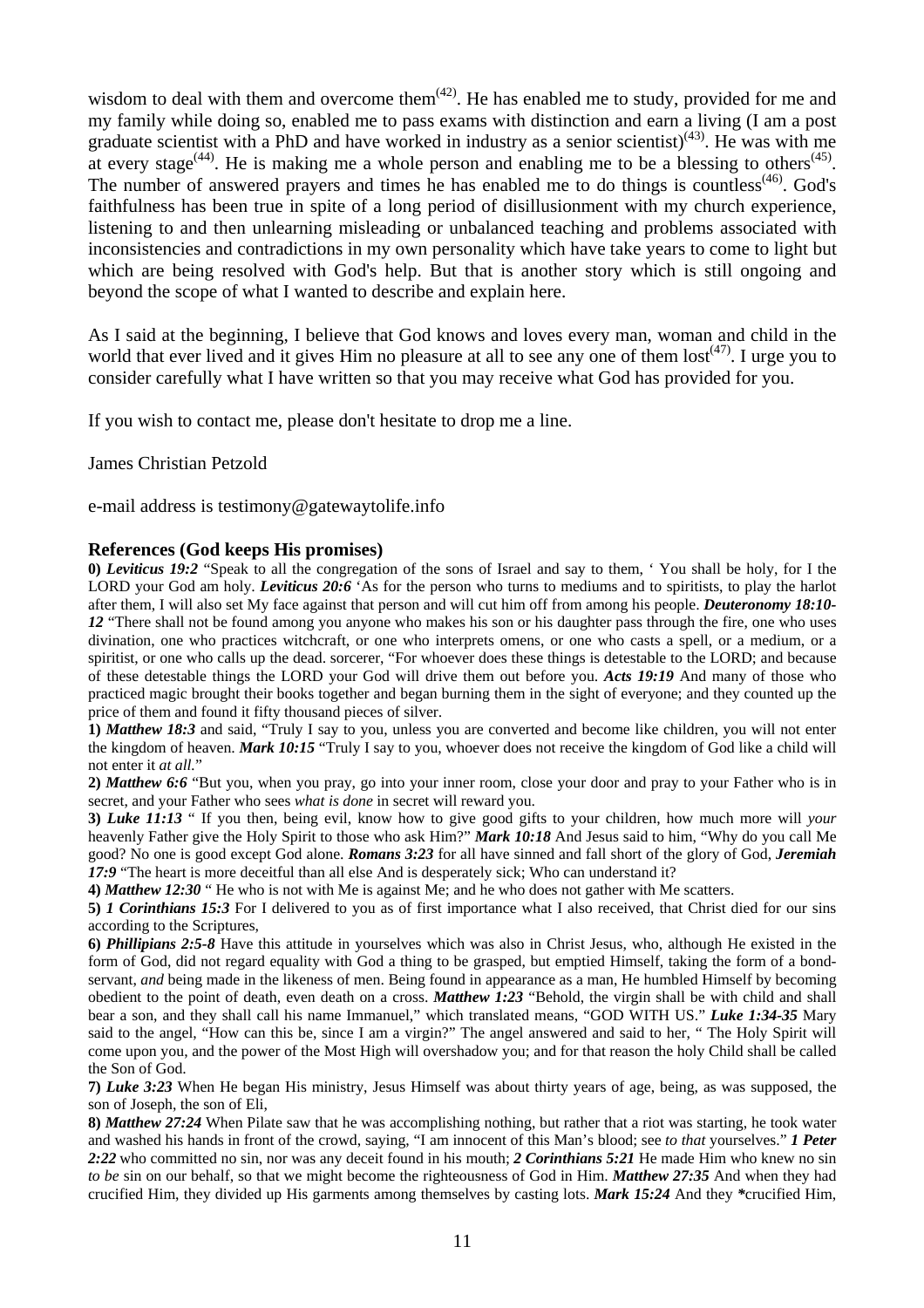and *\** divided up His garments among themselves, casting lots for them *to decide* what each man should take. *Luke 23:33* When they came to the place called The Skull, there they crucified Him and the criminals, one on the right and the other on the left. *John 19:18* There they crucified Him, and with Him two other men, one on either side, and Jesus in between.

**9)** *Galatians 3:13* Christ redeemed us from the curse of the Law, having become a curse for us—for it is written, "cursed is everyone who hangs on a tree"—

**10)** E.g. *Matthew 28:1&9* Now after the Sabbath, as it began to dawn toward the first day of the week, Mary Magdalene and the other Mary came to look at the grave.... And behold, Jesus met them and greeted them. And they came up and took hold of His feet and worshiped Him. *Matthew 28:16-17* But the eleven disciples proceeded to Galilee, to the mountain which Jesus had designated. When they saw Him, they worshiped Him; but some were doubtful.

*Mark 16:9-12* Now after He had risen early on the first day of the week, He first appeared to Mary Magdalene, from whom He had cast out seven demons. She went and reported to those who had been with Him, while they were mourning and weeping. When they heard that He was alive and had been seen by her, they refused to believe it. After that, He appeared in a different form to two of them while they were walking along on their way to the country.

*Luke 24:33-35* And they got up that very hour and returned to Jerusalem, and found gathered together the eleven and those who were with them, saying, "The Lord has really risen and has appeared to Simon." They began to relate their experiences on the road and how He was recognized by them in the breaking of the bread. *John 20:18* Mary Magdalene came, announcing to the disciples, "I have seen the Lord," and that He had said these things to her. *John 20:26* After eight days His disciples were again inside, and Thomas with them. Jesus came, the doors having been shut, and stood in their midst and said, "Peace be with you."

*1 Corinthians 15:5-8* and that He appeared to Cephas, then to the twelve. After that He appeared to more than five hundred brethren at one time, most of whom remain until now, but some have fallen asleep; then He appeared to James, then to all the apostles; and last of all, as to one untimely born, He appeared to me also.

**11)** *Matthew 22:37* And He said to him, " 'you shall love the Lord your God with all your heart, and with all your soul, and with all your mind.' *Luke 4:8* Jesus answered him, "It is written, 'you shall worship the Lord your God and serve Him only.'"

**12)** *Romans 10:9* that if you confess with your mouth Jesus *as* Lord, and believe in your heart that God raised Him from the dead, you will be saved; *James 4:10* Humble yourselves in the presence of the Lord, and He will exalt you.

**13)** *Luke 11:31* "The Queen of the South will rise up with the men of this generation at the judgment and condemn them, because she came from the ends of the earth to hear the wisdom of Solomon; and behold, something greater than Solomon is here. *Matthew 13:54* He came to His hometown and *began* teaching them in their synagogue, so that they were astonished, and said, "Where *did* this man *get* this wisdom and *these* miraculous powers? *Mark 6:2* When the Sabbath came, He began to teach in the synagogue; and the many listeners were astonished, saying, "Where did this man *get* these things, and what is *this* wisdom given to Him, and such miracles as these performed by His hands? *Daniel 7:9* "I kept looking Until thrones were set up, And the Ancient of Days took *His* seat; His vesture *was* like white snow And the hair of His head like pure wool. His throne *was* ablaze with flames, Its wheels *were* a burning fire.

**14)** *John 8:58* Jesus said to them, "Truly, truly, I say to you, before Abraham was born, I am."

**15)** *Job 21:27* "Behold, I know your thoughts, And the plans by which you would wrong me. *Psalm 139 1-4* O LORD, You have searched me and known me. You know when I sit down and when I rise up; You understand my thought from afar. You scrutinize my path and my lying down, And are intimately acquainted with all my ways. Even before there is a word on my tongue, Behold, O LORD, You know it all. *Jeremiah 17:10* "I, the LORD, search the heart, I test the mind, Even to give to each man according to his ways, According to the results of his deeds.

**16)** *1 John 1:9* If we confess our sins, He is faithful and righteous to forgive us our sins and to cleanse us from all unrighteousness.

**17)** *1 Peter 3:18* For Christ also died for sins once for all, *the* just for *the* unjust, so that He might bring us to God, having been put to death in the flesh, but made alive in the spirit;

**18)** *John 17:2* even as You gave Him authority over all flesh, that to all whom You have given Him, He may give eternal life.

**19)** *Luke 24:45* Then He opened their minds to understand the Scriptures,

**20)** *Hebrews 2:15* and might free those who through fear of death were subject to slavery all their lives.

**21)** *1 Corinthians 10:13* No temptation has overtaken you but such as is common to man; and God is faithful, who will not allow you to be tempted beyond what you are able, but with the temptation will provide the way of escape also, so that you will be able to endure it.

**21a) John 3:14** As Moses lifted up the serpent in the wilderness, even so must the Son of Man be lifted up;

**22)** *Jeremiah 29:11* 'For I know the plans that I have for you,' declares the LORD, 'plans for welfare and not for calamity to give you a future and a hope.

**23)** *Matthew 10:32* "Therefore everyone who confesses Me before men, I will also confess him before My Father who is in heaven.

**24)** *Mark 16:15* And He said to them, " Go into all the world and preach the gospel to all creation.

**25)** *Luke 12:8* "And I say to you, everyone who confesses Me before men, the Son of Man will confess him also before the angels of God;

**26)** *2 Timothy 3:16* All Scripture is inspired by God and profitable for teaching, for reproof, for correction, for training in righteousness;